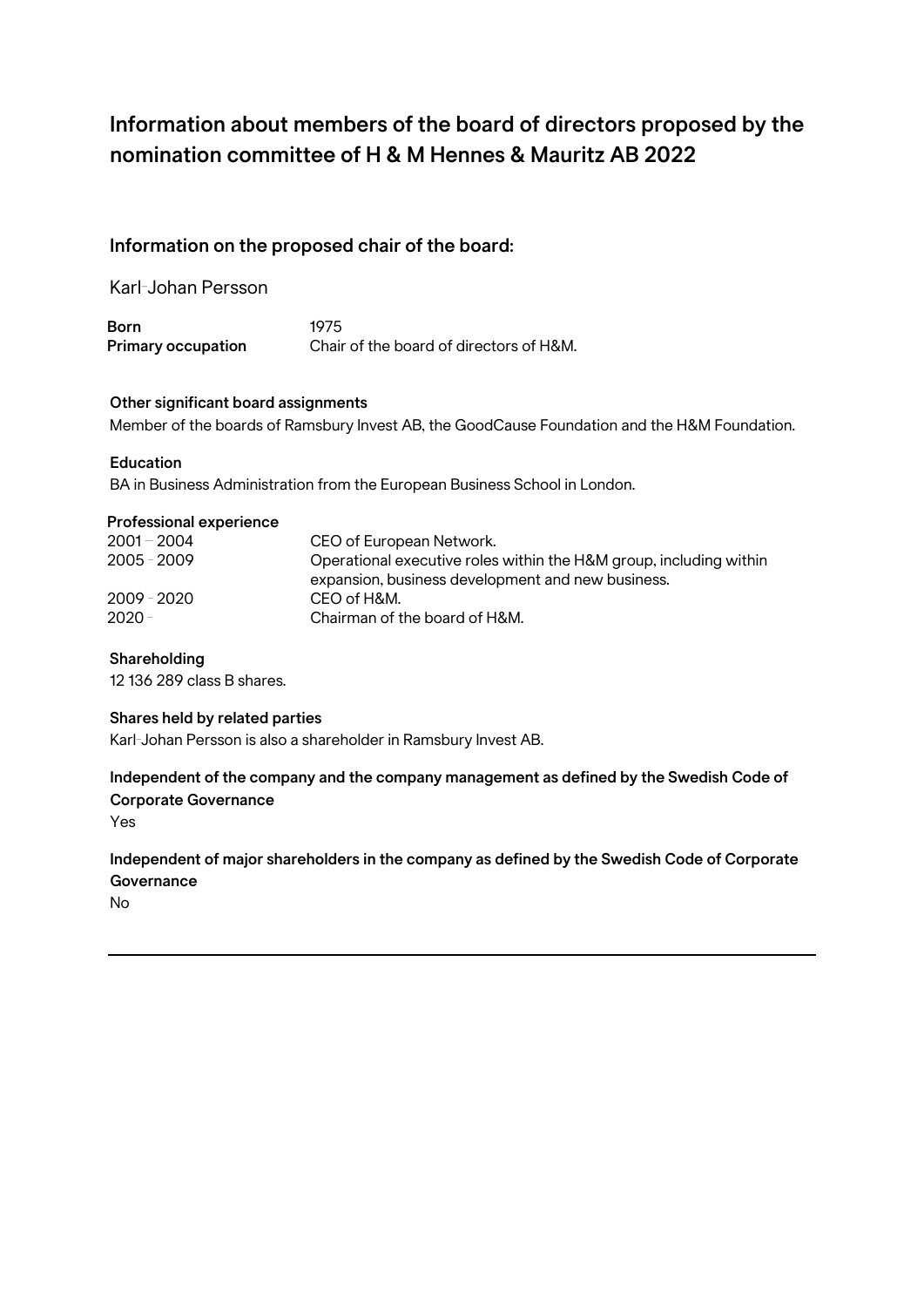# **Information on the other proposed board members:**

Stina Bergfors Board member

| Born                      | 1972                                |
|---------------------------|-------------------------------------|
| Year selected             | 2016                                |
| <b>Primary occupation</b> | Entrepreneur and board assignments. |

#### **Other significant board assignments**

Member of the board of Budbee AB, Carlssons Skola, Handelsbanken and Tele2. Stina is also involved in the Prince Daniel Fellowship at the Royal Swedish Academy of Engineering Sciences (IVA).

#### **Education**

MSc in business administration and honorary doctorate from Luleå University of Technology.

#### **Professional experience**

| $1998 - 2000$ | TV3 MTG Sales.                                              |
|---------------|-------------------------------------------------------------|
| $2000 - 2004$ | Media strategist OMD Nordics.                               |
| $2005 - 2008$ | CEO of Carat Sverige AB.                                    |
| $2008 - 2013$ | Country director for Google and YouTube in Sweden.          |
| $2014 - 2020$ | Founder and CEO, and later business development, for United |
|               | Screens.                                                    |

# **Shareholding**

1,000 shares.

#### **Shares held by related parties**

8,000 shares held through Stina Bergfors's company SCEBE Holding AB and 6,000 shares held by spouse.

# **Independent of the company and the company management as defined by the Swedish Code of Corporate Governance**

Yes

# **Independent of major shareholders in the company as defined by the Swedish Code of Corporate Governance**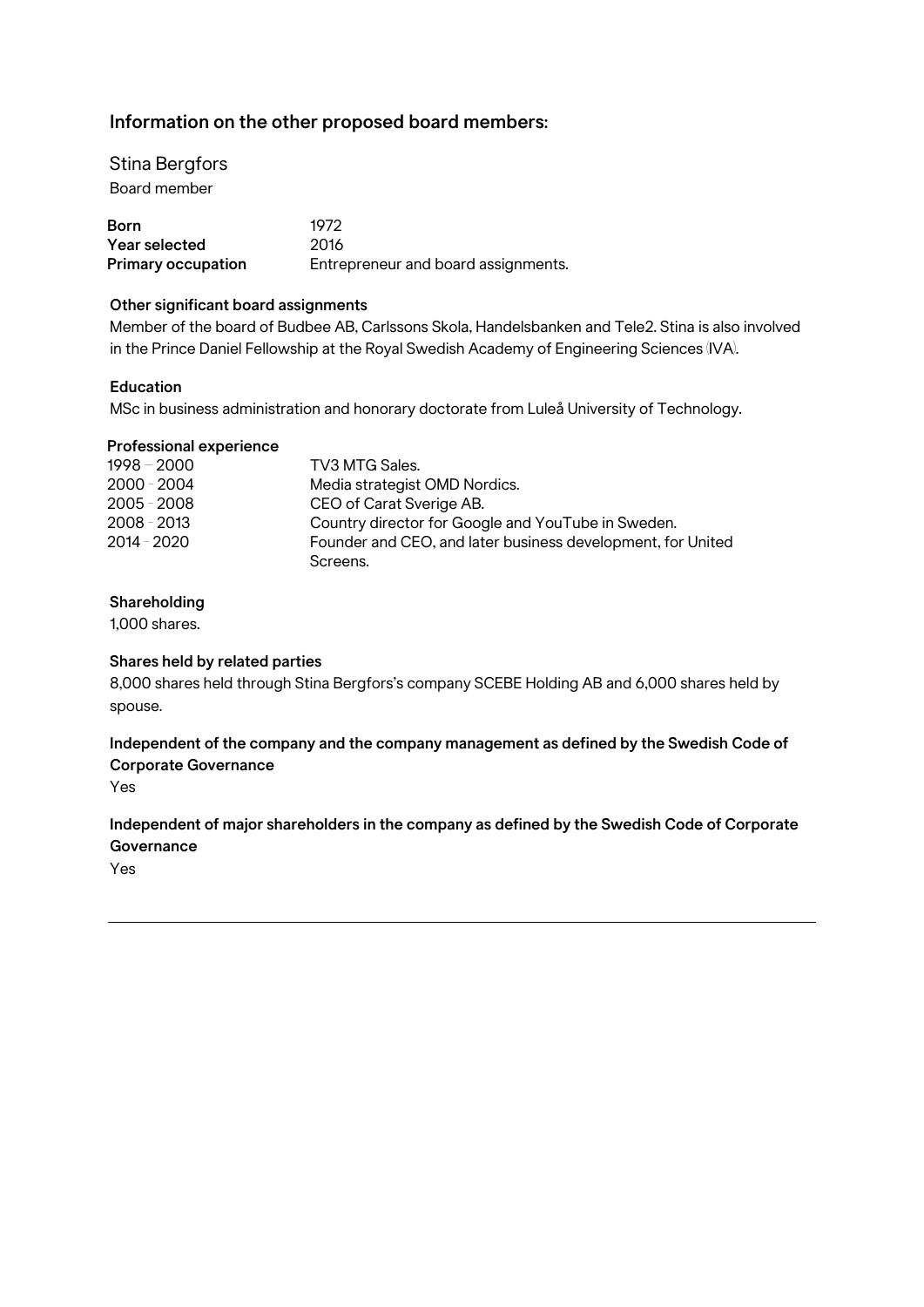# Anders Dahlvig

Board member and member of the audit committee

| Born                      | 1957               |
|---------------------------|--------------------|
| Year selected             | 2010               |
| <b>Primary occupation</b> | Board assignments. |

# **Other significant board assignments**

Chair of Inter IKEA Holding BV and member of the board of Oriflame SA.

# **Education**

MSc in business administration, Lund University, 1980 and MA from the University of California Santa Barbara, 1982.

### **Professional experience**

| Various roles within IKEA in Sweden, Germany, Switzerland and |
|---------------------------------------------------------------|
| Belgium.                                                      |
| Managing director of IKEA UK.                                 |
| Vice president of IKEA Europe.                                |
| President and CEO of IKEA.                                    |
|                                                               |

# **Shareholding**

17,510 shares

# **Shares held by related parties**

0

**Independent of the company and the company management as defined by the Swedish Code of Corporate Governance**

Yes

**Independent of major shareholders in the company as defined by the Swedish Code of Corporate Governance**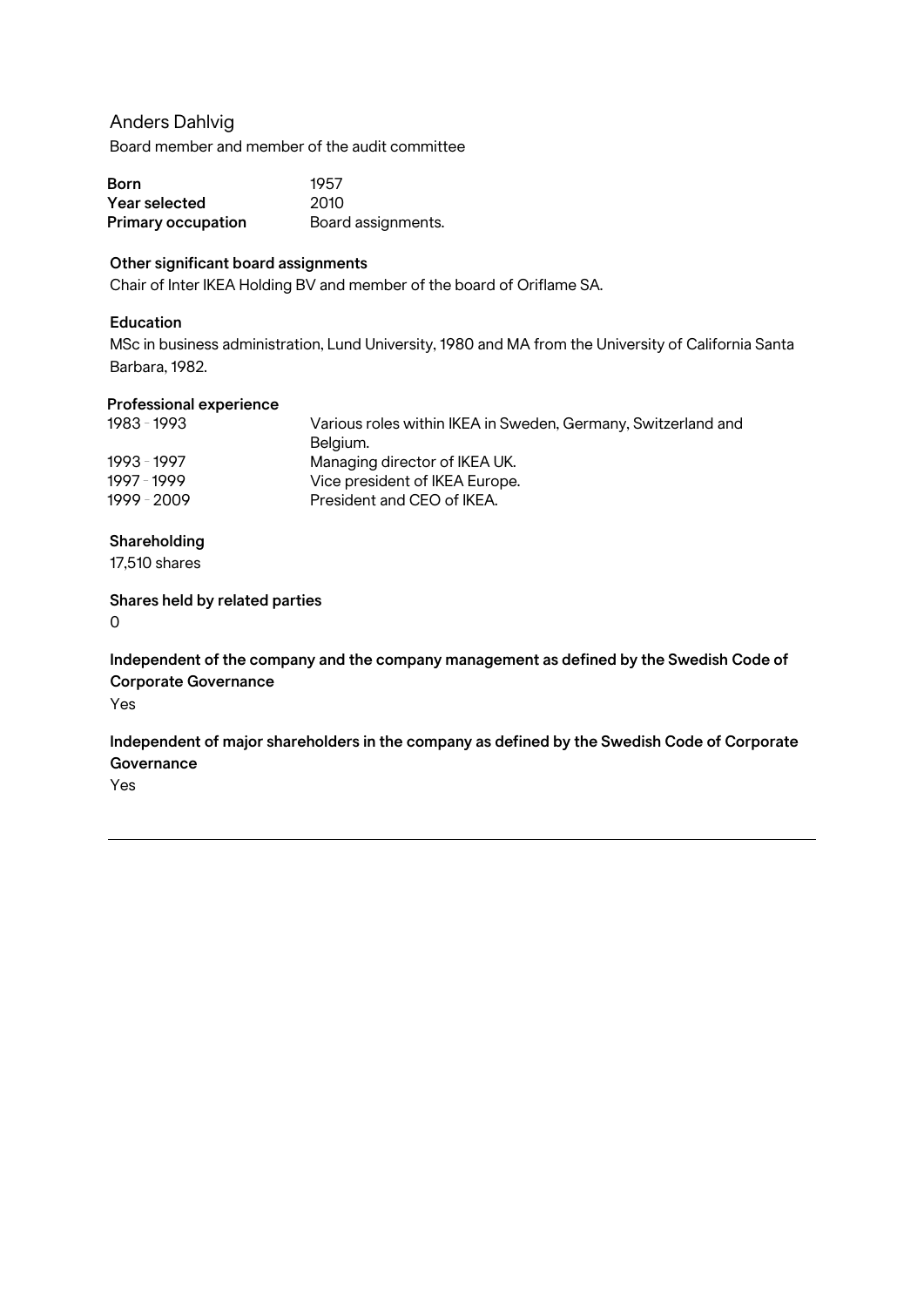# Danica Kragic Jensfelt Board member

| <b>Born</b>               | 1971                                                                                                                                                                                                                                                                               |
|---------------------------|------------------------------------------------------------------------------------------------------------------------------------------------------------------------------------------------------------------------------------------------------------------------------------|
| Year selected             | 2019                                                                                                                                                                                                                                                                               |
| <b>Primary occupation</b> | Professor of computer science at KTH Royal institute of Technology<br>conducting research in the fields of computer vision and robotics. The<br>aim of the research is to use sensors to build future systems that<br>interact with people and their environment in a natural way. |

#### **Other significant board assignments**

Member of the Royal Swedish Academy of Sciences and the Royal Swedish Academy of Engineering Sciences (IVA) and board member at FAM, SAAB and the Institute for Future Studies.

#### **Education**

MSc in mechanical engineering from the Technical university of Rijeka, Croatia. Danica was awarded a PhD in robotics by KTH Royal Institute of Technology, Stockholm in 2001. Honorary doctorate from Lappeenranta University of Technology in Finland.

#### **Professional experience**

2008 - Professor of computer science, conducting research in the fields of computer vision and robotics at KTH Royal Institute of Technology in Stockholm.

# **Shareholding**

2,500 shares.

**Shares held by related parties** 120 shares.

**Independent of the company and the company management as defined by the Swedish Code of Corporate Governance**

Yes

**Independent of major shareholders in the company as defined by the Swedish Code of Corporate Governance**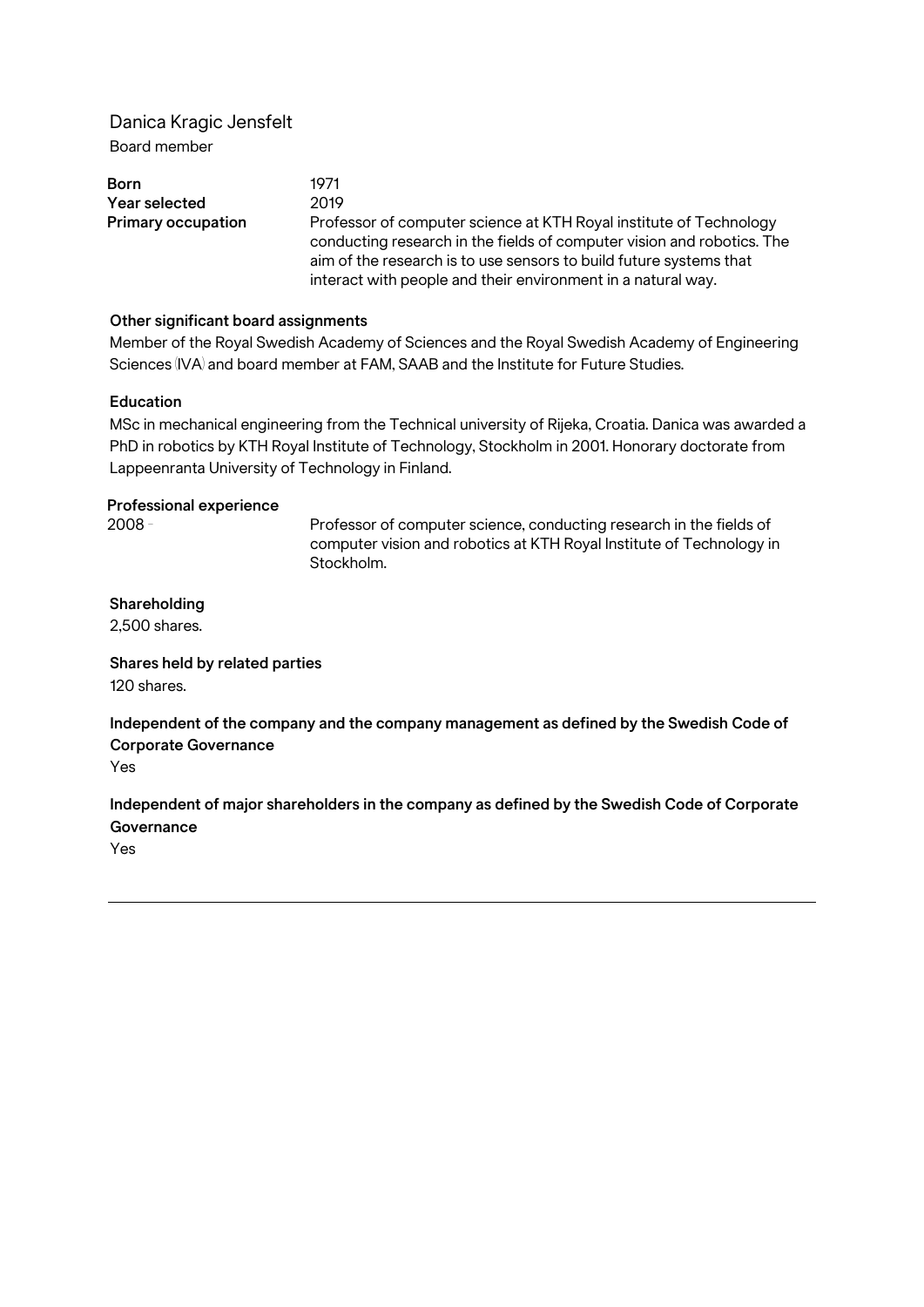Lena Patriksson Keller Board member

| Born               | 1969                                                     |
|--------------------|----------------------------------------------------------|
| Year selected      | 2014                                                     |
| Primary occupation | Executive Chairman at branding and communications agency |
|                    | Patriksson Group AB.                                     |

# **Other significant board assignments**

Member of the boards of Elite Hotels, Wanås Art Foundation, Jeanerica AB and Maria Nilsdotter AB. Lena is also involved in the Prince Daniel Fellowship at the Royal Swedish Academy of Engineering Sciences (IVA).

# **Education**

Design and Marketing at Parsons School of Design in New York and at the American University in London.

#### **Professional experience**

| 1993 - 1996 | Buying & product development at H&M.                   |
|-------------|--------------------------------------------------------|
| 1996 - 1998 | Global communications manager, J.Lindeberg.            |
| 1999 -      | CEO and later executive chairman, Patriksson Group AB. |

# **Shareholding**

0

#### **Shares held by related parties**

1,200 shares are owned through Lena Patriksson Keller's private company Verdani Holding AB. 9,450 shares held by spouse and children.

**Independent of the company and the company management as defined by the Swedish Code of Corporate Governance**

Yes

# **Independent of major shareholders in the company as defined by the Swedish Code of Corporate Governance**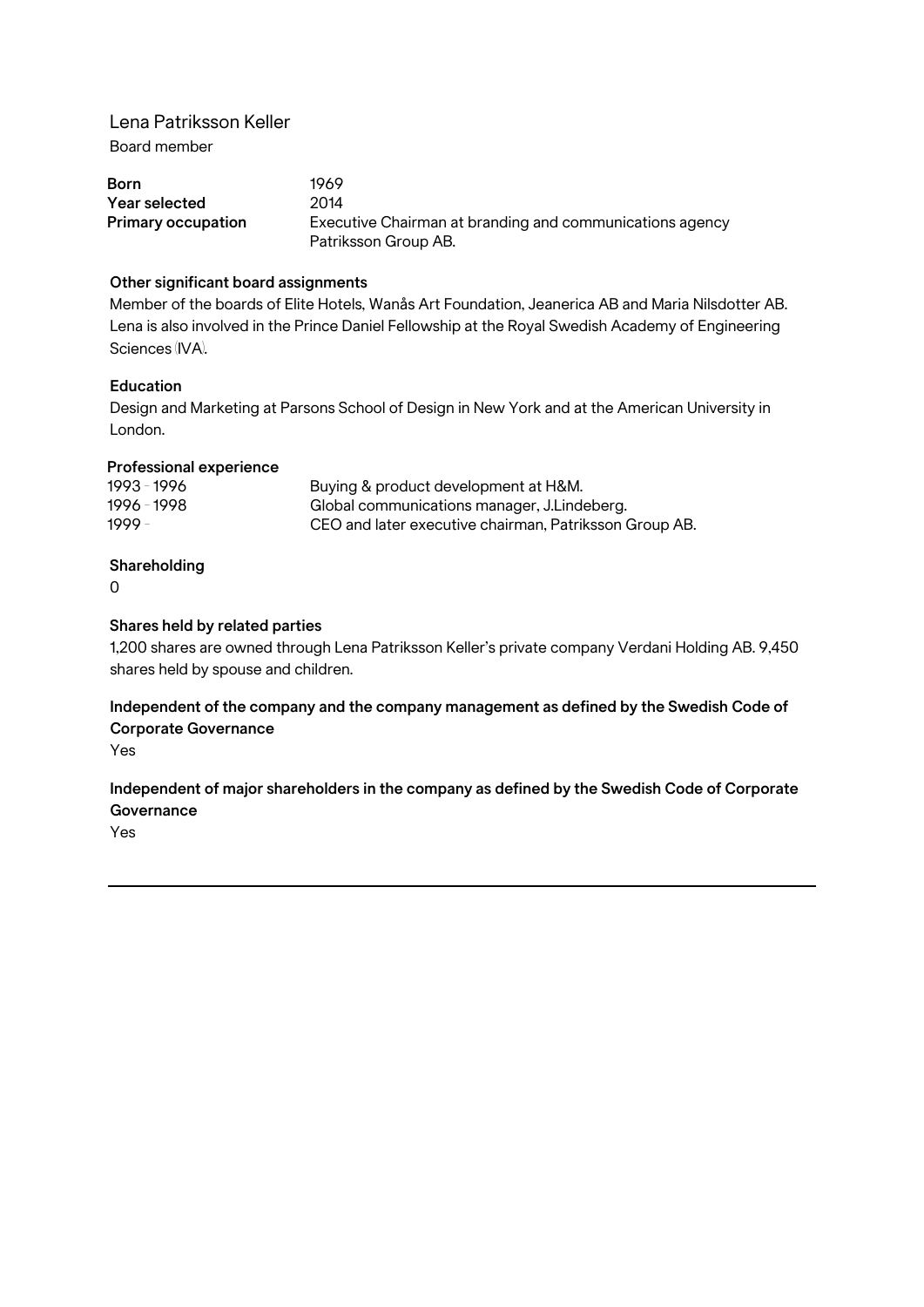# Christian Sievert

Board member and chair of the audit committee

| Born                      | 1969                   |
|---------------------------|------------------------|
| Year selected             | -2010                  |
| <b>Primary occupation</b> | CEO of AB Max Sievert. |

# **Other significant board assignments**

Member of the board of AB Max Sievert and of the boards of portfolio companies of AB Max Sievert; also member of the board of AB Anders Löfberg.

# **Education**

MSc in Business Administration, School of Economics, Stockholm 1994.

#### **Professional experience**

| 1994 - 1997 | Consultant, Bain & Company, Stockholm and San Francisco, USA. |
|-------------|---------------------------------------------------------------|
| 1997 - 2003 | Investment Manager and Partner, Segulah.                      |
| 2003 - 2013 | CEO/Managing Partner of Segulah.                              |
| 2013 - 2014 | Partner Segulah.                                              |
| 2014 -      | CEO AB Max Sievert.                                           |

# **Shareholding\***

81,000 shares

#### **Shares held by related parties**

19,000 shares held through Christian Sievert's company Whitechris Industri AB and 2,400 shares held by spouse and children.

*\*Additional information: in addition to Christian Sievert's shareholding shown above, Christian Sievert holds 9,000 H&M shares via a pension plan.* 

# **Independent of the company and the company management as defined by the Swedish Code of Corporate Governance**

Yes

# **Independent of major shareholders in the company as defined by the Swedish Code of Corporate Governance**

No\*

*\*Christian Sievert is not considered independent of Ramsbury Invest AB since Ramsbury Invest AB is a major shareholder in a company of which Christian Sievert is CEO.*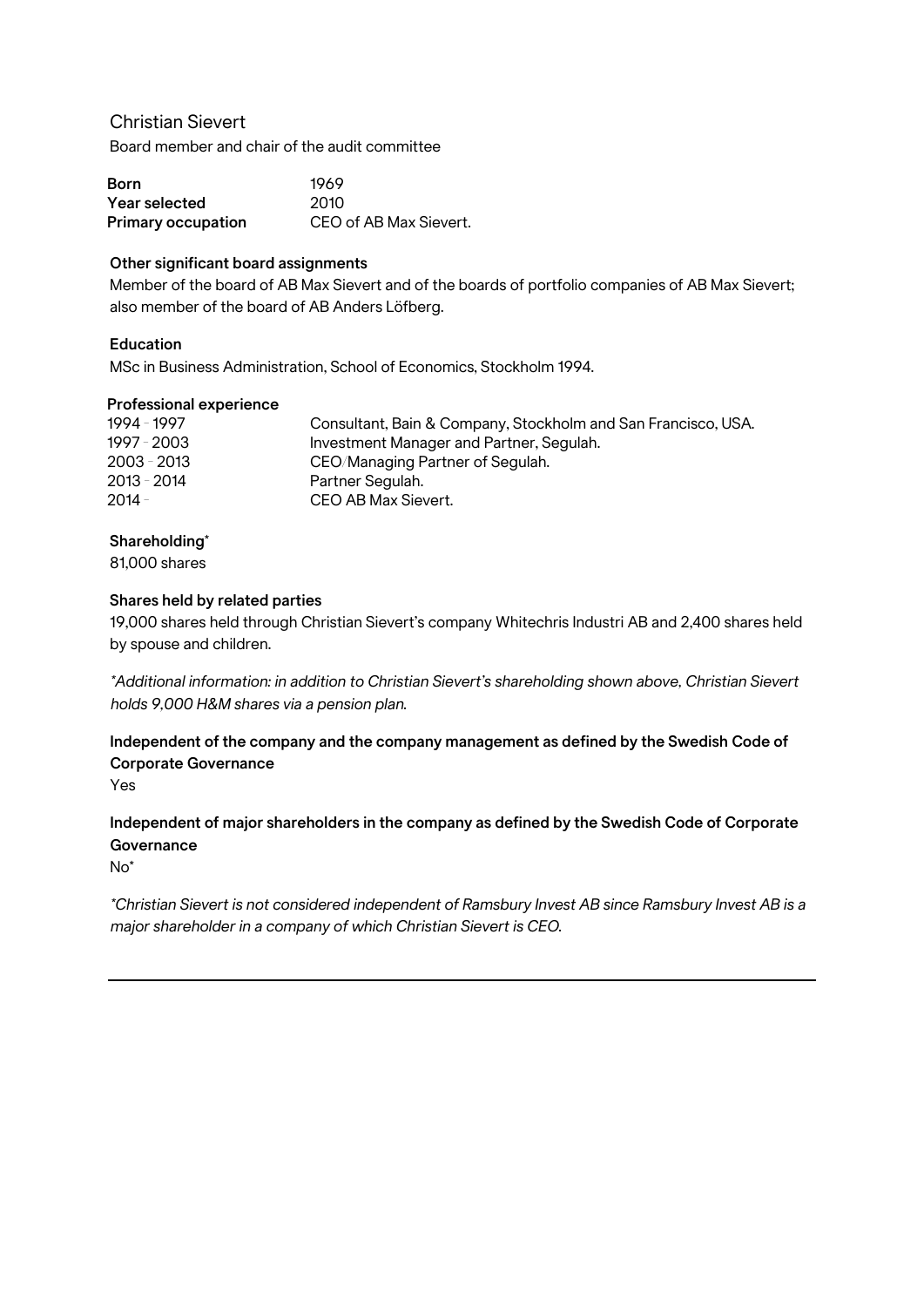# Erica Wiking Häger

Board member and member of the audit committee

| <b>Born</b>               | 1970.                                                                                                                                                        |
|---------------------------|--------------------------------------------------------------------------------------------------------------------------------------------------------------|
| Year selected             | 2016                                                                                                                                                         |
| <b>Primary occupation</b> | Partner at the law firm Mannheimer Swartling since 2009 and chair of<br>Mannheimer Swartling's Corporate Sustainability & Risk Management<br>practice group. |

# **Other significant board assignments**

Chair of the board of Mannheimer Swartling Advokatbyrå AB.

#### **Education**

Master of Laws from Uppsala University, LL.M. from Harvard Law School in the US.

#### **Professional experience**

| 1994 - 1995   | Acting lecturer in civil law, Uppsala University.  |
|---------------|----------------------------------------------------|
| 1995 - 1997   | District court service, Sollentuna district court. |
| 1997 - 1998   | Law clerk, Svea Court of Appeal.                   |
| 1999 - 2000   | Corporate counsel, Corechange Inc., Boston, USA.   |
| $2000 - 2008$ | Associate, Mannheimer Swartling.                   |
| $2009 -$      | Partner, Mannheimer Swartling.                     |

#### **Shareholding**

 $\Omega$ 

### **Shares held by related parties**

750 shares owned through Erica Wiking Häger's company Erica Wiking Häger Advokataktiebolag.

# **Independent of the company and the company management as defined by the Swedish Code of Corporate Governance**

Yes

# **Independent of major shareholders in the company as defined by the Swedish Code of Corporate Governance**